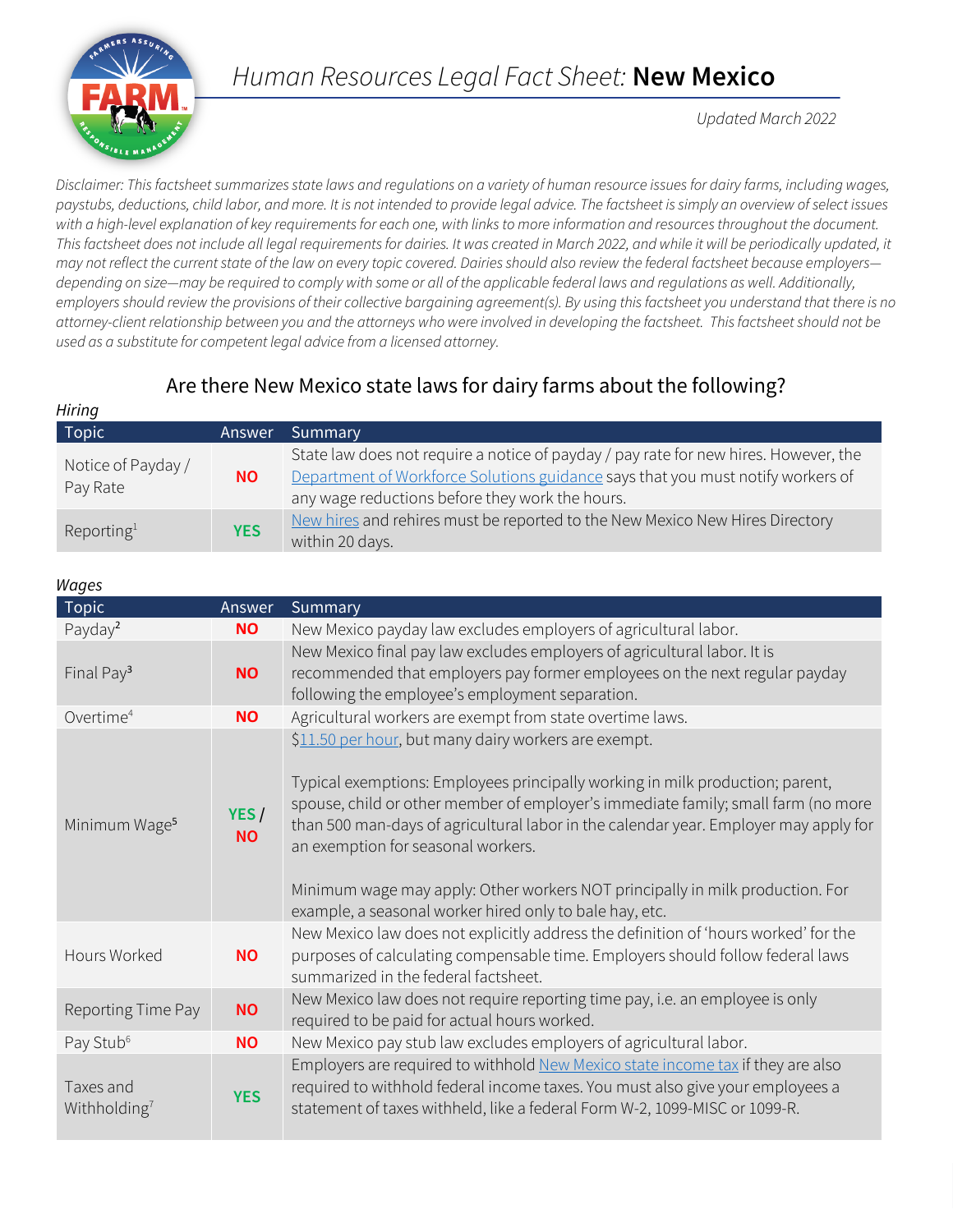

|                         |                   | Employers must pay New Mexico Unemployment Insurance taxes if:<br>You paid cash wages to farm workers of \$20,000 or more in a quarter in the<br>current or prior calendar year; OR,<br>You employed ten or more farm workers for some part of a day in 20 or more<br>weeks in the current or prior calendar year.<br>Certain family employment is excluded from coverage requirements (a parent<br>employed by their son/daughter, a person employed by their spouse, or a child<br>under 18 employed by a parent). Unemployment taxes are paid by the employer;<br>they are not taken out of employee pay. You can credit the amount you pay to New<br>Mexico in calculating how much you owe for federal unemployment taxes. More<br>details. |
|-------------------------|-------------------|--------------------------------------------------------------------------------------------------------------------------------------------------------------------------------------------------------------------------------------------------------------------------------------------------------------------------------------------------------------------------------------------------------------------------------------------------------------------------------------------------------------------------------------------------------------------------------------------------------------------------------------------------------------------------------------------------------------------------------------------------|
| Deductions <sup>8</sup> | YES/<br><b>NO</b> | New Mexico law addresses the issue of deductions as follows: employers can only<br>deduct lawful deductions and payroll deductions authorized by the employer and<br>employee. Because employees in milk production are likely exempt from the<br>relevant wage law, but still fall under the federal FLSA, employers are encouraged to<br>look at the federal factsheet for additional guidance on deductions.                                                                                                                                                                                                                                                                                                                                  |
|                         |                   | If you provide food, supplies, housing, or utilities, you can deduct the reasonable<br>value of these benefits from employee wages. Usually, reasonable value means the<br>cost to provide the benefits, not a fair market value.                                                                                                                                                                                                                                                                                                                                                                                                                                                                                                                |
|                         |                   | Bonuses are not explicitly addressed in New Mexico wage laws. Generally,<br>nondiscretionary bonuses are considered a type of wage, protected under wage<br>payment laws. On the other hand, discretionary bonuses are usually not considered<br>wages.                                                                                                                                                                                                                                                                                                                                                                                                                                                                                          |
| <b>Bonuses</b>          | YES/<br><b>NO</b> | A nondiscretionary bonus is one where the amount and criteria for getting the bonus<br>are announced in advance. For example, performance goals (like meeting somatic<br>cell count goals) that workers know about in advance. Discretionary bonuses are<br>ones that are not announced in advance, not expected by the employee, and not an<br>incentive for the employee. For example, when the farm reaches a certain financial<br>goal and decides to give all employees a bonus.                                                                                                                                                                                                                                                            |
|                         |                   | Employers should follow any written policy they have about paying bonuses as a<br>best practice.                                                                                                                                                                                                                                                                                                                                                                                                                                                                                                                                                                                                                                                 |

#### *Recordkeeping*

| Topic                | <b>Answer</b> | Summary                                                                                                                                                                                                                                                                                                                                                                                                                                                |  |
|----------------------|---------------|--------------------------------------------------------------------------------------------------------------------------------------------------------------------------------------------------------------------------------------------------------------------------------------------------------------------------------------------------------------------------------------------------------------------------------------------------------|--|
| Payroll <sup>9</sup> | <b>YES</b>    | Each employer covered under the Unemployment Insurance Law (see 'Taxes and<br>Withholding' above) must keep employment and payroll records that include:<br>1. Name and address of the employer<br>Name and address of each branch, division or establishment operated,<br>2.<br>owned or maintained by the employer<br>3. All disbursements for services rendered to employer to include:<br>a. Individual's name, address and social security number |  |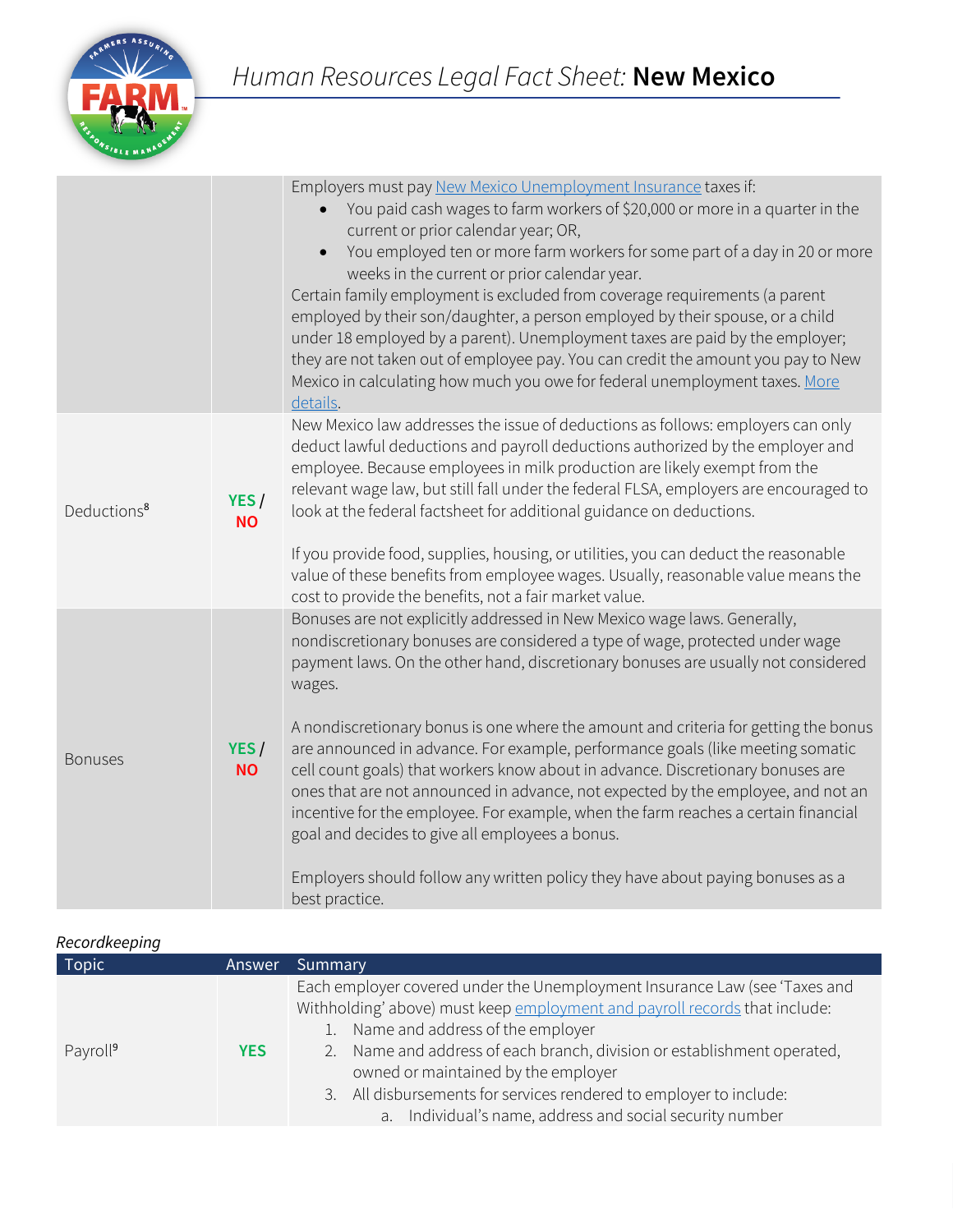

|                                         |            | Dates on which individuals performed services and state or states<br>b.<br>in which such services were performed;<br>Total amount of payment for service for each separate payroll<br>$C_{1}$<br>period and date each payment was made;<br>d. Notation of individuals working less than full time and if so, the<br>hours and dates worked; and<br>e. Reason for separation of individuals (if applicable)<br>4. Verification of ownership or change in ownership.<br>Address where records are available for inspection or audit.<br>5.<br>Any non-cash remuneration given for services and the cash value of the<br>6.<br>remuneration.<br>The records must be kept for four (4) years in addition to the current calendar year<br>(i.e. remainder of calendar year plus four years). The employment and payroll<br>records shall be readily accessible to authorized representatives of the Department<br>of Workforce Solution's Tax Section. If these records are maintained out-of-state,<br>the employer is responsible for expenses and cost incurred to travel out of New<br>Mexico to inspect and/or audit these records. |
|-----------------------------------------|------------|-------------------------------------------------------------------------------------------------------------------------------------------------------------------------------------------------------------------------------------------------------------------------------------------------------------------------------------------------------------------------------------------------------------------------------------------------------------------------------------------------------------------------------------------------------------------------------------------------------------------------------------------------------------------------------------------------------------------------------------------------------------------------------------------------------------------------------------------------------------------------------------------------------------------------------------------------------------------------------------------------------------------------------------------------------------------------------------------------------------------------------------|
| Personnel File -<br>Access              | <b>NO</b>  | New Mexico law does not address personnel file access for private employers.                                                                                                                                                                                                                                                                                                                                                                                                                                                                                                                                                                                                                                                                                                                                                                                                                                                                                                                                                                                                                                                        |
| Unemployment<br>Insurance <sup>10</sup> | <b>YES</b> | Employers covered by Unemployment Insurance Law must file quarterly wage<br>reports. See 'Payroll' above for additional recordkeeping requirements.                                                                                                                                                                                                                                                                                                                                                                                                                                                                                                                                                                                                                                                                                                                                                                                                                                                                                                                                                                                 |
| Workers'<br>Compensation                | <b>YES</b> | Quarterly wage reports are required (see 'Unemployment Insurance'). Otherwise,<br>New Mexico law does not specify workers' compensation recordkeeping<br>requirements; however there are OSHA recordkeeping requirements for injuries and<br>illnesses, and employers should also ensure they retain records. See federal fact<br>sheet for additional details.                                                                                                                                                                                                                                                                                                                                                                                                                                                                                                                                                                                                                                                                                                                                                                     |
| OSHA <sup>11</sup>                      | <b>YES</b> | New Mexico has incorporated federal OSHA recordkeeping and reporting<br>requirements. See federal factsheet for details.                                                                                                                                                                                                                                                                                                                                                                                                                                                                                                                                                                                                                                                                                                                                                                                                                                                                                                                                                                                                            |
| Federal                                 | <b>YES</b> | There are numerous federal rules about recordkeeping. Employers should review<br>the federal factsheet.                                                                                                                                                                                                                                                                                                                                                                                                                                                                                                                                                                                                                                                                                                                                                                                                                                                                                                                                                                                                                             |

### *Working Conditions*

| <b>Topic</b>                | <b>Answer</b>     | Summary                                                                                                                                                                                                                                                                                                                                         |
|-----------------------------|-------------------|-------------------------------------------------------------------------------------------------------------------------------------------------------------------------------------------------------------------------------------------------------------------------------------------------------------------------------------------------|
| Bathrooms <sup>12</sup>     | <b>YES</b>        | Dairies in New Mexico must comply with the Pasteurized Milk Ordinance. The PMO<br>specifies that dairy farms have one or more toilets that are conveniently located,<br>properly constructed, properly operated, and maintained in a sanitary manner. The<br>New Mexico OSHA regulations also include basic requirements for toilet facilities. |
| Working Hours <sup>13</sup> | YES/<br><b>NO</b> | No max hour or day requirements for adults working as farm hands. Other<br>employees are limited to 16 hours in any 24 hour period.<br>If there is a change to the beginning of the workday, you must notify workers at<br>least the day before the change and during working hours.                                                            |
|                             |                   | See Child Labor (below) for maximum hours for minors.                                                                                                                                                                                                                                                                                           |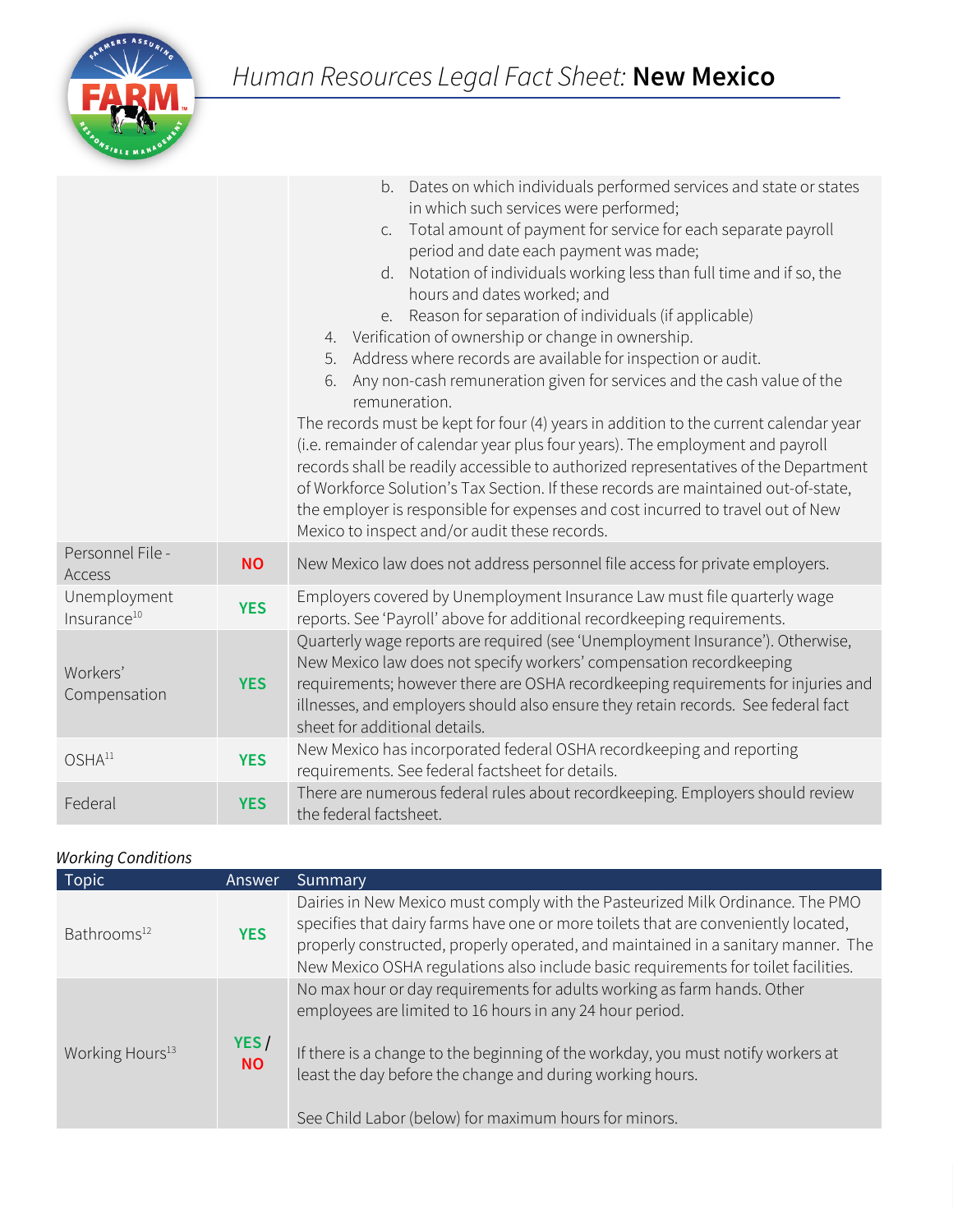

| Rest and Meal<br><b>Breaks</b>                            | <b>NO</b>          | There is no state statute that requires an employer to provide meal or rest breaks.<br>Employers that choose to provide rest and meal breaks must follow the applicable<br>federal rules. Refer to federal fact sheet.                                                                                                                                                                                                                                                                                                                                                                                                                                                                                                        |
|-----------------------------------------------------------|--------------------|-------------------------------------------------------------------------------------------------------------------------------------------------------------------------------------------------------------------------------------------------------------------------------------------------------------------------------------------------------------------------------------------------------------------------------------------------------------------------------------------------------------------------------------------------------------------------------------------------------------------------------------------------------------------------------------------------------------------------------|
| Labor Relations <sup>14</sup>                             | <b>NO</b>          | No provision in state law recognizing farm worker rights to organize.                                                                                                                                                                                                                                                                                                                                                                                                                                                                                                                                                                                                                                                         |
| Whistleblower<br>Protection <sup>15</sup>                 | YES /<br><b>NO</b> | New Mexico law does not provide a general protection for private sector employees<br>in whistleblower cases. However, topic-specific laws (like wage discrimination,<br>wage laws, etc.) may protect employees that report unlawful practices. And specific<br>employee disclosures (for example, OSHA-related violations) are protected from<br>retaliation.                                                                                                                                                                                                                                                                                                                                                                 |
| Paid Vacation or<br>Sick Leave                            | <b>NO</b>          | New Mexico state law does not require paid sick or vacation leave. However,<br>employers should follow any written policy they have about such fringe benefits.                                                                                                                                                                                                                                                                                                                                                                                                                                                                                                                                                               |
| <b>Breaks for Nursing</b><br>Mothers <sup>16</sup>        | <b>YES</b>         | Employers must provide a clean, private place near the workspace for employees<br>who are breastfeeding to pump. The place cannot be a bathroom. Also requires<br>that the employee be given flexible break times to express milk, but does not<br>require that she be paid for this time.                                                                                                                                                                                                                                                                                                                                                                                                                                    |
| Pregnancy<br>Accommodations <sup>17</sup>                 | YES/<br><b>NO</b>  | New Mexico law does not explicitly require pregnancy accommodations or leave for<br>private sector employees. However, per state anti-discrimination law, employers<br>must treat employees affected by pregnancy, childbirth or related medical<br>conditions the same as other employees who are temporarily disabled for other<br>reasons. Applies to employers with four or more employees.                                                                                                                                                                                                                                                                                                                               |
| Family, Parental,<br>and Pregnancy<br>Leave <sup>18</sup> | YES/<br><b>NO</b>  | New Mexico law requires private employers who provide sick leave to employees for<br>their own injury or illness or to receive health care to allow employees to also use<br>their accrued sick leave to care for certain family members in accordance with the<br>same terms and procedures that apply for any other use of sick leave.<br>New Mexico has not enacted a family or medical leave law that requires employers<br>to provide leave to employees in the private sector. Federal law requiring unpaid<br>leave may apply depending on the size of the employer. Employers should refer to<br>the federal factsheet.                                                                                               |
| Jury Duty Leave <sup>19</sup>                             | <b>YES</b>         | Employers must excuse employees from work to serve on a jury, paid or unpaid. An<br>employer cannot require or request an employee to use annual, vacation, or sick<br>leave for time spent on jury duty.                                                                                                                                                                                                                                                                                                                                                                                                                                                                                                                     |
| Crime Victim and<br>Witness Leave <sup>20</sup>           | <b>YES</b>         | New Mexico has a state law relating to domestic violence leave. Employees must be<br>given up to 14 days of leave in a calendar year, paid or unpaid, to:<br>Obtain an order of protection or other judicial relief.<br>Meet with law enforcement officials.<br>Consult with attorneys or victim advocates.<br>$\bullet$<br>Attend court proceedings related to the domestic abuse of the<br>$\bullet$<br>employee or the employee's family member.<br>This leave may be taken intermittently.<br>An employer may require that the employee verify the need for leave by timely<br>providing one of the following:<br>A police report indicating the employee or the employee's family<br>member was a domestic abuse victim. |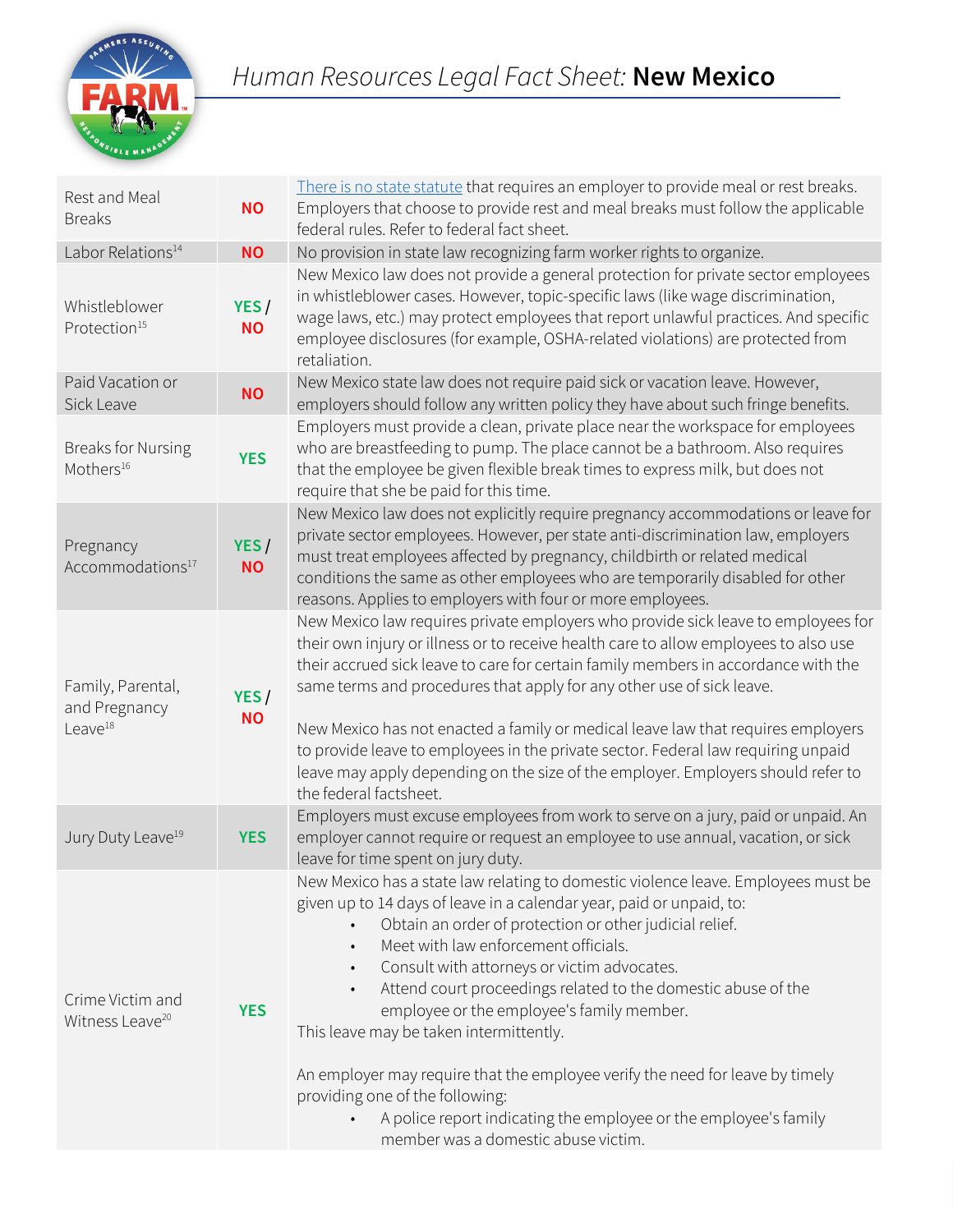

|                               |            | A copy of an order of protection or other court evidence connected<br>with an incident of domestic abuse.<br>A written statement from either:<br>o the employee's attorney;<br>a district attorney's victim advocate; or<br>$\circ$<br>a prosecuting attorney.<br>$\circ$<br>Employers must allow employees to use accrued sick or other available paid time<br>off, compensatory time, or unpaid leave consistent with an employer's leave<br>policies, and maintain confidentiality.                                                                                                                                                                                                                                                                                                                                      |
|-------------------------------|------------|-----------------------------------------------------------------------------------------------------------------------------------------------------------------------------------------------------------------------------------------------------------------------------------------------------------------------------------------------------------------------------------------------------------------------------------------------------------------------------------------------------------------------------------------------------------------------------------------------------------------------------------------------------------------------------------------------------------------------------------------------------------------------------------------------------------------------------|
|                               |            | Employers are prohibited from discharging or otherwise discriminating in<br>employment against any person because of membership in the National Guard.<br>Employers are further prohibited from preventing employees who are National<br>Guard members from performing any military service they may be called to<br>perform.                                                                                                                                                                                                                                                                                                                                                                                                                                                                                               |
| Military Leave <sup>22</sup>  | <b>YES</b> | Permanent employees who leave a job to enter the U.S. armed forces, National<br>Guard, or reserves are entitled to a leave of absence for the period of their military<br>service. Employers must reinstate individuals returning from such service to their<br>former position or a position of like seniority, status, and pay, provided that they:<br>Are either honorably discharged, released from activity duty to<br>complete remaining service in reserve, or entitled to a certificate of<br>service; or terminate service without dishonor<br>Apply within 90 days of their release from training and service or within<br>2 years of service-related hospitalization<br>Have not had a leave of absence for uniformed service of greater than<br>five years<br>Are still qualified to perform their previous job |
|                               |            | Private employers must reinstate these individuals unless circumstances make their<br>reinstatement impossible or unreasonable. During their service, employees are<br>considered on a leave of absence, and are entitled to participate in insurance or<br>other benefits pursuant to the employer's policy on leaves of absence. Federal rules<br>also apply; employers should refer to the federal factsheet.                                                                                                                                                                                                                                                                                                                                                                                                            |
| Voting Leave <sup>21</sup>    | <b>YES</b> | Employees must be given up to 2 hours of paid leave to vote on election day or in<br>an election for an Indian nation, tribe, or pueblo. An employer may specify the<br>hours between the opening and closing of the polls when the employee may take<br>voting leave. This leave does not apply to an employee whose work day begins<br>more than two hours after the opening of the polls, or ends more than three hours<br>prior to the time of closing the polls.                                                                                                                                                                                                                                                                                                                                                       |
| School Activity<br>Leave $27$ | <b>NO</b>  | New Mexico law does not address leave for private sector employees to attend a<br>child's school activity.                                                                                                                                                                                                                                                                                                                                                                                                                                                                                                                                                                                                                                                                                                                  |

## *Human Rights*

| <b>Topic</b> |  |
|--------------|--|
|              |  |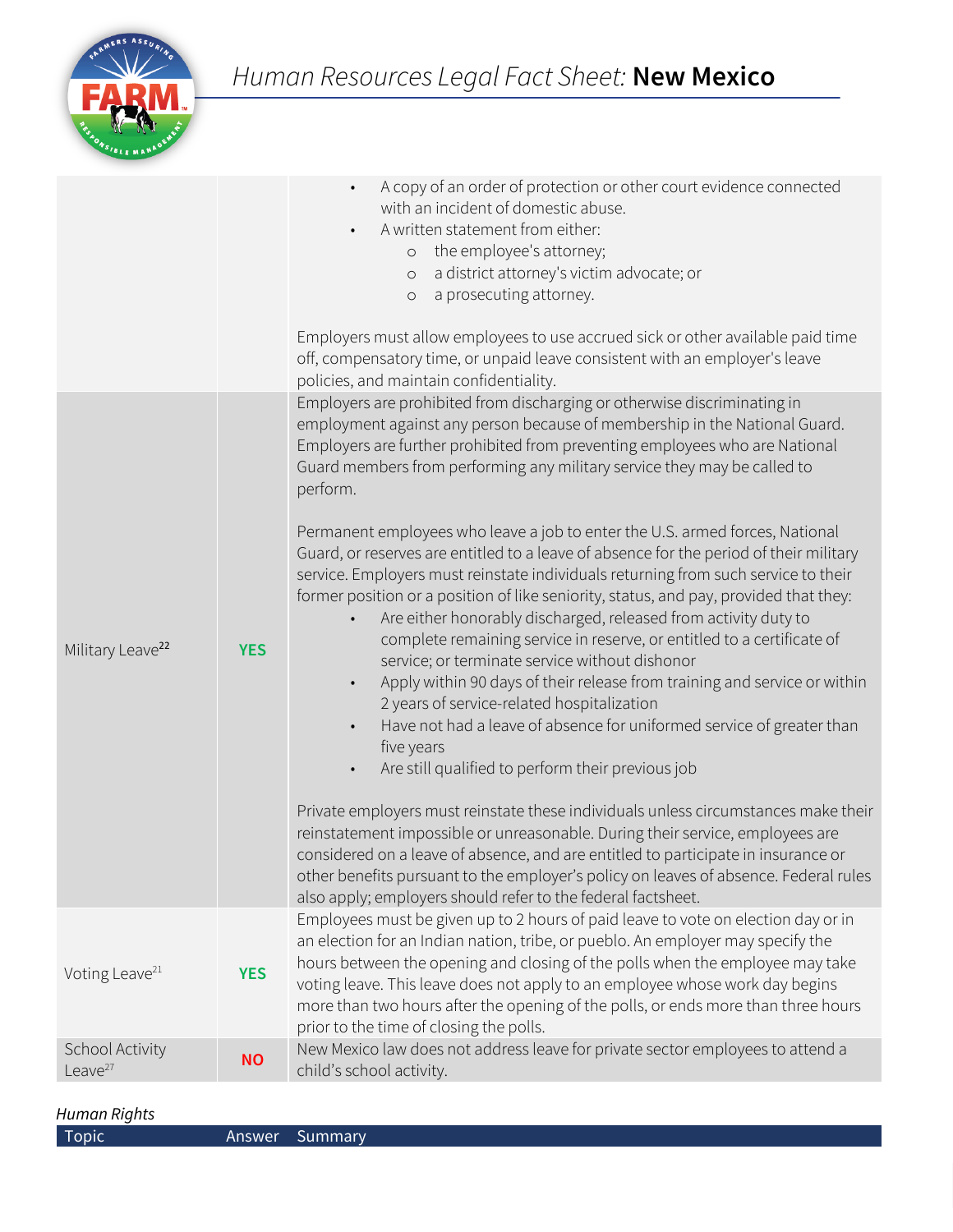# *Human Resources Legal Fact Sheet:* **New Mexico**



| Employment<br>Discrimination <sup>23</sup>      | <b>YES</b> | New Mexico <u>law prohibits employment discrimination</u> based on race and traits<br>historically associated with race (including hair texture and length of hair; cultural<br>or religious headdresses; protective hairstyles including braids, locs, twists, tight<br>coils or curls, cornrows, bantu knots, afros, weaves, wigs, or head wraps), age,<br>religion, color, national origin, ancestry, sex, physical or mental handicap or serious<br>medical condition, pregnancy, childbirth, or related medical condition and sexual<br>orientation gender identity. Applies to employers with four (4) or more employees<br>except sexual orientation or gender identity which applies to employers with 15 or<br>more employees.<br>If you have fifty (50) or more employees, the law also protects against<br>discrimination based on spousal affiliation.<br>Employment discrimination means bias in hiring (including during interviews),<br>promotion, job assignments, firing, pay, and other terms of employment.<br>Employers cannot pay men and women different wages for comparable work on<br>jobs that have virtually the same requirements in terms of skills, effort, and<br>responsibility. Wage differences based on seniority, merit, quantity or quality of<br>production or other factors other than sex are permitted.<br>It is illegal to retaliate against employees for filing or otherwise aiding with a<br>complaint.<br>A private employer may not inquire into an applicant's history of arrest or<br>conviction on an employment application. But, the employer may consider an<br>applicant's conviction(s) after review of the applicant's application and upon<br>discussion of employment with the applicant. |  |
|-------------------------------------------------|------------|-----------------------------------------------------------------------------------------------------------------------------------------------------------------------------------------------------------------------------------------------------------------------------------------------------------------------------------------------------------------------------------------------------------------------------------------------------------------------------------------------------------------------------------------------------------------------------------------------------------------------------------------------------------------------------------------------------------------------------------------------------------------------------------------------------------------------------------------------------------------------------------------------------------------------------------------------------------------------------------------------------------------------------------------------------------------------------------------------------------------------------------------------------------------------------------------------------------------------------------------------------------------------------------------------------------------------------------------------------------------------------------------------------------------------------------------------------------------------------------------------------------------------------------------------------------------------------------------------------------------------------------------------------------------------------------------------------------------------------------------------------|--|
| Harassment / Sexual<br>Harassment <sup>24</sup> | <b>YES</b> | Sexual harassment is included in the definition of employment discrimination<br>based on sex (above). It becomes illegal when (1) employees have no choice but to<br>tolerate the harassment if they want to keep their job; (2) it is so severe that a<br>regular person would see it as intimidating, hostile, or abusive.<br>Sexual harassment includes unwelcome sexual advances, requests for sexual favors<br>and verbal or physical conduct or suggestions of a sexual nature when:<br>Engaging in such conduct is made an implicit or explicit term or condition<br>of employment. Example: A newly hired milker is told that sexual jokes,<br>touching and nude posters are just part of farm life and she should try to<br>ignore it.<br>Acceptance or rejection of such conduct is used as the basis for an<br>$\bullet$<br>employment decision affecting an employee. Example: A manager tells a<br>worker applying for a promotion that the job would be his if he just "treated<br>her right."<br>The conduct interferes with an employee's work or creates an intimidating,<br>hostile or offensive work environment. Example: One worker experiences                                                                                                                                                                                                                                                                                                                                                                                                                                                                                                                                                                                |  |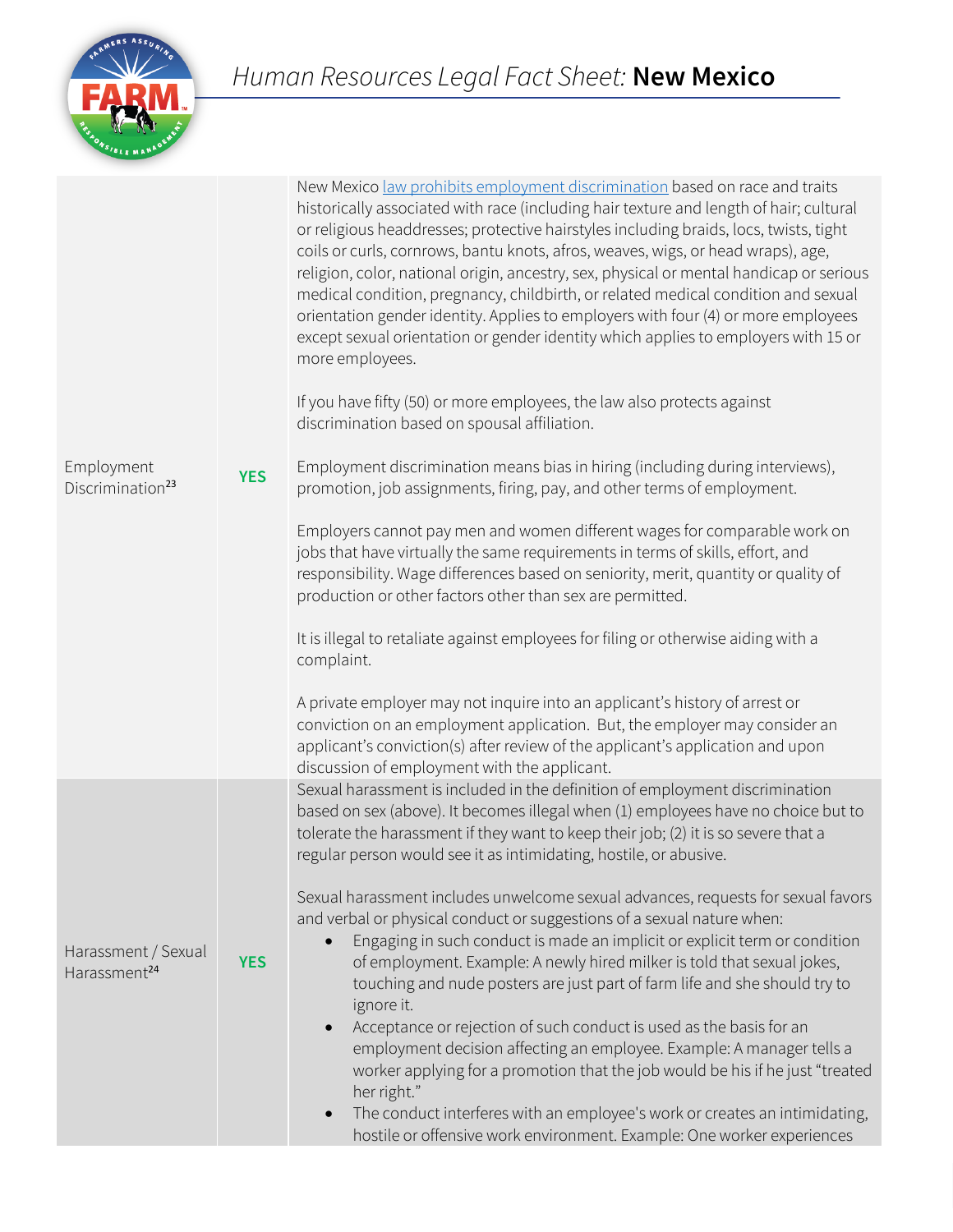

|                            |            | repeated advances from another asking her for dates or "just to go out for<br>drinks after work." The worker says she isn't interested, but the co-worker<br>won't take 'no' for an answer.<br>It is illegal to retaliate against employees for filing or otherwise aiding with a<br>complaint.                                                                                         |
|----------------------------|------------|-----------------------------------------------------------------------------------------------------------------------------------------------------------------------------------------------------------------------------------------------------------------------------------------------------------------------------------------------------------------------------------------|
| Forced Labor <sup>25</sup> | <b>YES</b> | Human trafficking is illegal in New Mexico, which includes recruiting, soliciting,<br>enticing, transporting, benefiting financially or receiving anything of value from the<br>labor or services of another person, or obtaining by any means another person with<br>the intent or knowledge that force, fraud or coercion will be used to subject the<br>person to labor or services. |
|                            |            | Employers should ensure they are carefully following all visa requirements or work<br>agreements to avoid any inadvertent violations.                                                                                                                                                                                                                                                   |

| Child Labor               |            |                                                                                                                                                                                                                                                                                                                                   |  |
|---------------------------|------------|-----------------------------------------------------------------------------------------------------------------------------------------------------------------------------------------------------------------------------------------------------------------------------------------------------------------------------------|--|
| <b>Topic</b>              | Answer     | Summary                                                                                                                                                                                                                                                                                                                           |  |
|                           |            | Minors working for their parents/legal guardians are exempt from the minimum age<br>and max hours listed below and do not need to obtain a work permit, as long as<br>they are not working in a hazardous or prohibited occupation.<br>Work permit required if under 16. Age certificate can be requested for anyone under<br>18. |  |
|                           |            |                                                                                                                                                                                                                                                                                                                                   |  |
|                           |            | Minimum age:                                                                                                                                                                                                                                                                                                                      |  |
|                           |            | During school hours: 16 (14 for hardship cases)                                                                                                                                                                                                                                                                                   |  |
|                           |            | Outside school hours: 14                                                                                                                                                                                                                                                                                                          |  |
|                           |            | Max hours:                                                                                                                                                                                                                                                                                                                        |  |
| Child Labor <sup>26</sup> | <b>YES</b> | 16 or older: None<br>$\bullet$                                                                                                                                                                                                                                                                                                    |  |
|                           |            | 14 or 15                                                                                                                                                                                                                                                                                                                          |  |
|                           |            | Non-school week: Max of 8 hours per day, 40 hours per week<br>$\circ$                                                                                                                                                                                                                                                             |  |
|                           |            | School week: Max of 3 hours per day, 18 hours per week<br>$\circ$                                                                                                                                                                                                                                                                 |  |
|                           |            | Cannot work before 7am or after 7pm, except from June 1 through<br>$\circ$                                                                                                                                                                                                                                                        |  |
|                           |            | Labor Day when evening hours are extended to 9pm                                                                                                                                                                                                                                                                                  |  |
|                           |            | During school hours<br>$\circ$                                                                                                                                                                                                                                                                                                    |  |
|                           |            | More than three hours per day during school days<br>$\circ$                                                                                                                                                                                                                                                                       |  |
|                           |            | More than 18 hours per week during school weeks<br>$\circ$                                                                                                                                                                                                                                                                        |  |
|                           |            | Minors are subject to hazardous work restrictions and prohibitions. Refer to the<br>federal factsheet. At the state level, minors under 16 are also prohibited from<br>several occupations.                                                                                                                                       |  |
|                           |            |                                                                                                                                                                                                                                                                                                                                   |  |

### *Health and Safety*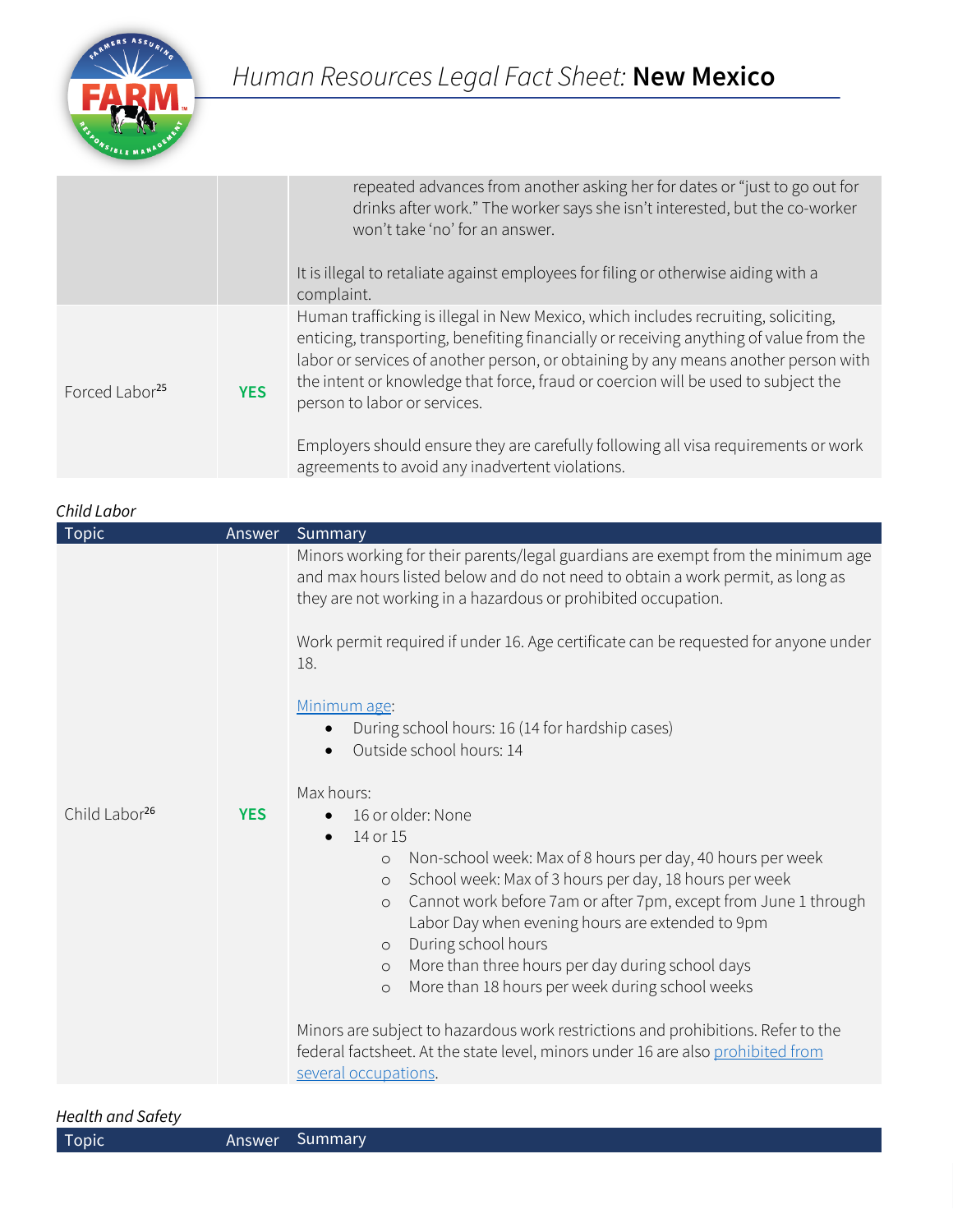

Employers with three (3) or more employees are required to have worker's

| Workers<br>Compensation <sup>27</sup> | <b>YES</b>         | compensation coverage. Seasonal and part-time employees count for determining<br>coverage, as do any family/neighbors that are paid wages. More details.<br>Employees must submit a Notice of Accident (NOA) form following an accident or<br>occupational disease sustained at work, which should be posted along with or next<br>to the Workers Compensation Act poster in the workplace. Once an employer<br>receives a NOA form from an employee, agent of an employee, or direct supervisor,<br>the employer has to notify the insurance carrier within 72 hours. Employers then<br>work with their insurance carrier to submit the Employer's First Report of Injury or<br>Illness (FROI) form to the state Workers' Compensation Administration within ten<br>(10) days for any injury/illness resulting in more than 7 days of missed work<br>(whether consecutive or not). You cannot retaliate against employees for seeking<br>worker's compensation benefits. More details.    |
|---------------------------------------|--------------------|--------------------------------------------------------------------------------------------------------------------------------------------------------------------------------------------------------------------------------------------------------------------------------------------------------------------------------------------------------------------------------------------------------------------------------------------------------------------------------------------------------------------------------------------------------------------------------------------------------------------------------------------------------------------------------------------------------------------------------------------------------------------------------------------------------------------------------------------------------------------------------------------------------------------------------------------------------------------------------------------|
| OSHA <sup>28</sup>                    | <b>YES</b>         | New Mexico has adopted all OSHA standards, so dairy farms in the state need to<br>comply with the applicable federal standards (see the federal portion of the<br>factsheet). Similar to federal OSHA, New Mexico OSHA has a general duty clause<br>that requires employers to provide employees a workplace free from recognized<br>hazards that can cause death or serious physical harm. In addition, New Mexico<br>OSHA has adopted state-specific standards that dairy farms need to follow.<br>All farms:<br>Emergency medical care - If the nearest hospital or clinic is far away,<br>someone needs to be trained in first aid. And there needs to be first aid<br>supplies readily available. If people may be exposed to corrosive materials,<br>you need quickly accessible eye and body-wash stations.<br>Retaliation - Cannot fire or discriminate against employees that file a complaint or<br>testify in any situation relating to the Occupational Health and Safety Act. |
| Housing                               | YES /<br><b>NO</b> | New Mexico law does not explicitly address standards for permanent agricultural<br>housing, though general landlord/tenant or public health laws may apply.<br>Employers should follow best practices when providing housing - which includes,<br>at minimum, a written housing agreement and properly maintaining the facilities.<br>The FARM HR Manual has guidance around best practices for agricultural worker<br>housing.                                                                                                                                                                                                                                                                                                                                                                                                                                                                                                                                                            |

\_\_\_\_\_\_\_\_\_\_\_\_\_\_\_\_\_\_\_\_\_

<sup>1</sup> NM Stat. 50-13-1 to 50-13-4 2 NM Stat. 50-4-1, 50-4-2 3 NM Stat. 50-4-1, 50-4-4; 50-4-5 4 NM Stat. 50-4-24 (B)

<sup>5</sup> NM Stat. 50-4-21 (C)(9)(e)<br><sup>6</sup> NM Stat. 50-4-1, 50-4-2

<sup>7</sup> NM Stat. 7-3-3, 51-1-42 et seq.

<sup>8</sup> NM Stat. 50-4-2(B), 50-4-22(C)

<sup>9</sup> NM. Admin Code 11.3.400.401

<sup>10</sup> NM Admin Code 11.3.400.401, 11.3.400.404

11 NM Admin Code 11.5.1.16

12 NM Admin Code 21.34.3, 11.5.4.11

13 NM Stat. 50-4-30, 50-4-15 14 NM Stat. 50-4-28 <sup>15</sup> NM Stat. 10-16C<br><sup>16</sup> NM Stat. 28-20-2  $17$  NM Admin. Code. 9.1.1.7 18 NM Stat. 50-16-1 to 50-16-4 19 NM Stat.38-5-18 20 NM Stat. 50-4A-1 *et seq.*  $^{21}$  NM Stat. 1-12-42<br> $^{22}$  NM Stat. 20-4-6, 28-15-1 <sup>23</sup> NM. Stat. 28-1-7, 28-23-3, 28-2-3.1 <sup>24</sup> See above; NM Admin. Code. 9.1.1.7